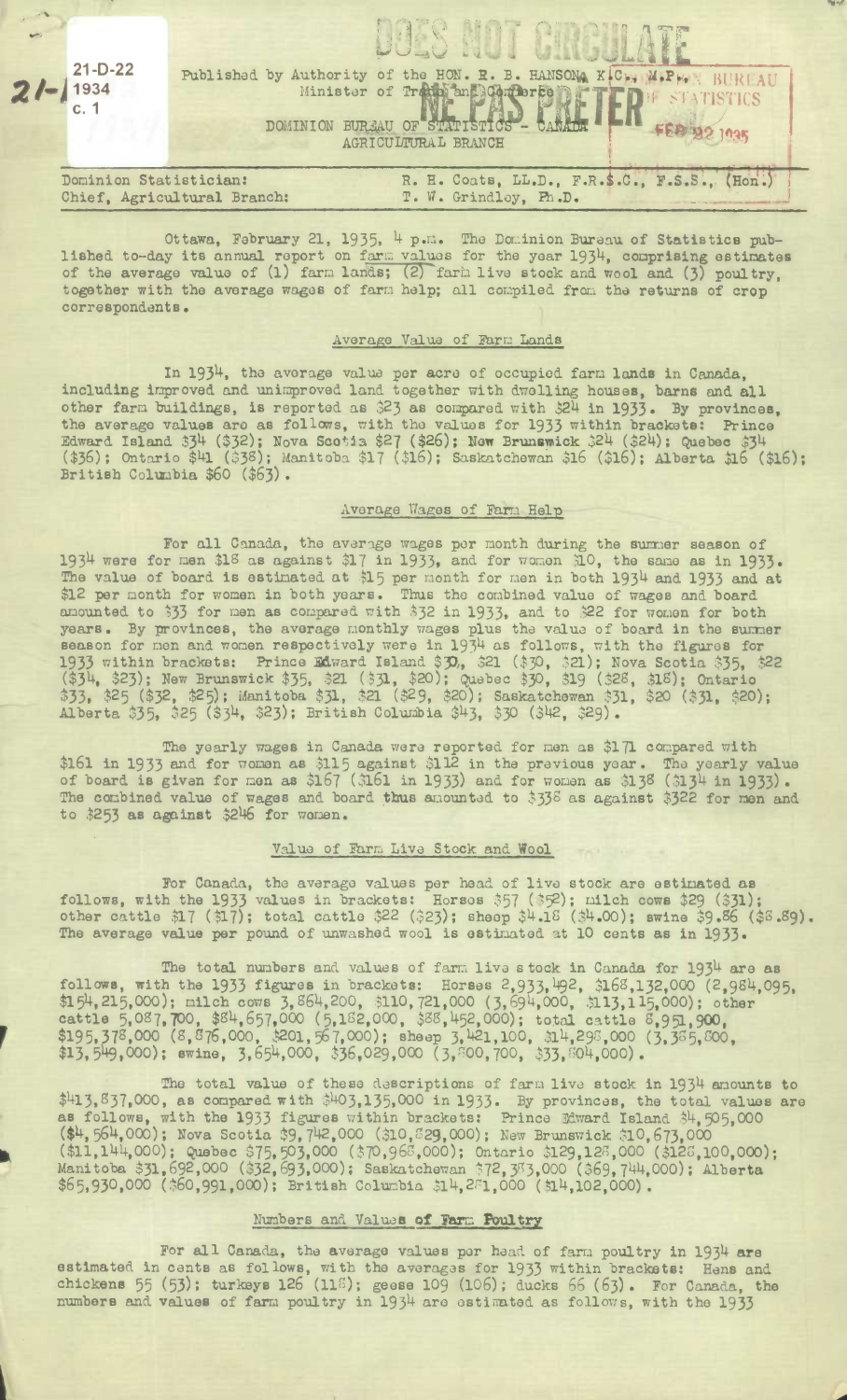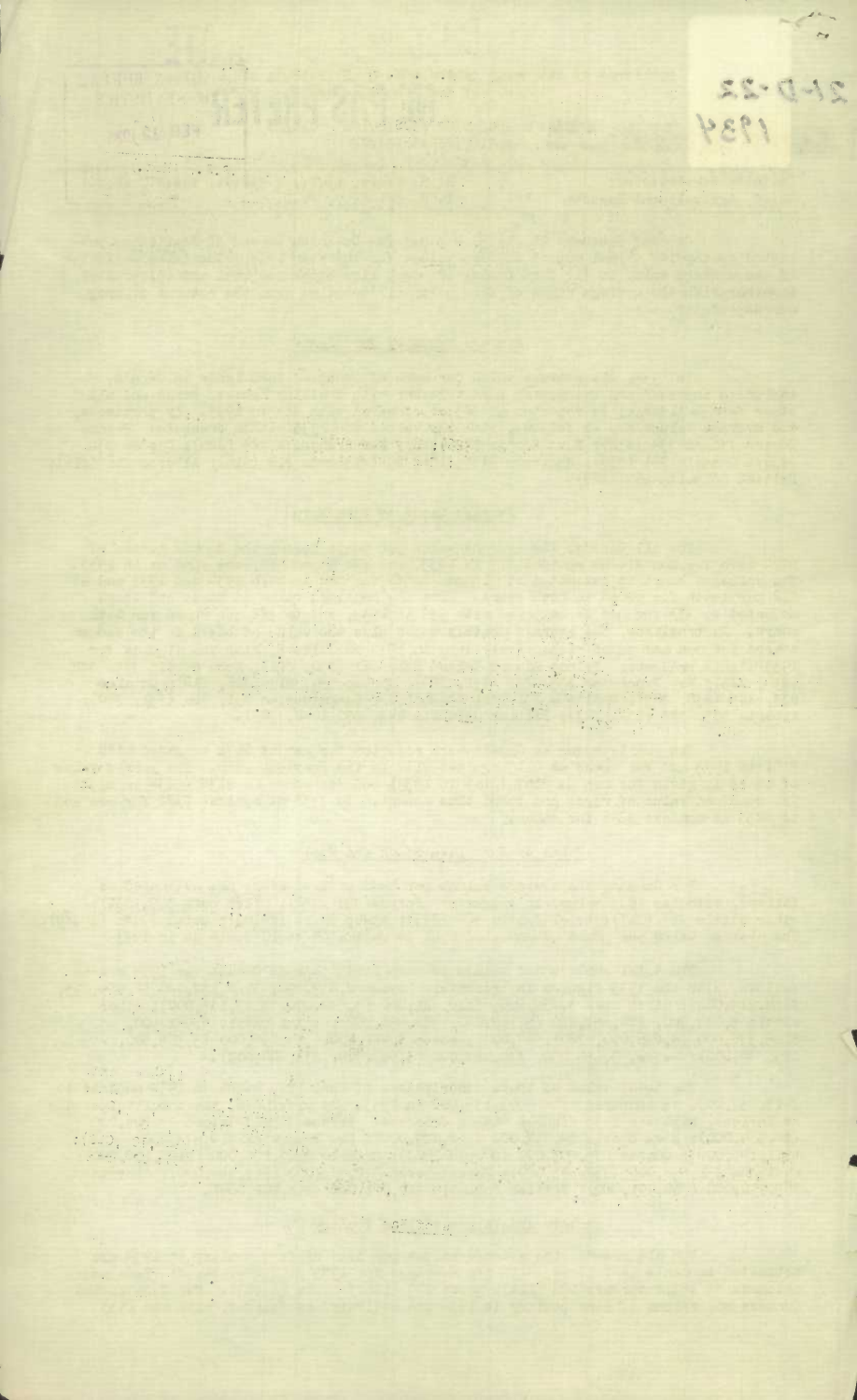figures within brackets: Hens and chickens, 55,429,500, 330,529,000 (54,943,400, \$28,856,000); turkeys 2,643,900, \$3,323,000 (2,550,200, \$3,049,000); geese 943,600, \$1,023,000); ducks 731,700, \$514,000 (337,900, \$528,000)

By provinces, the total values of all descriptions of farm poultry<br>are as follows, the estimates for 1933 being given within brackets: Prince Edward<br>Island 5541,000 (\$609,000); Nova Scotia 5740,000 (\$738,000); New Brunswi

 $\frac{1}{2}$